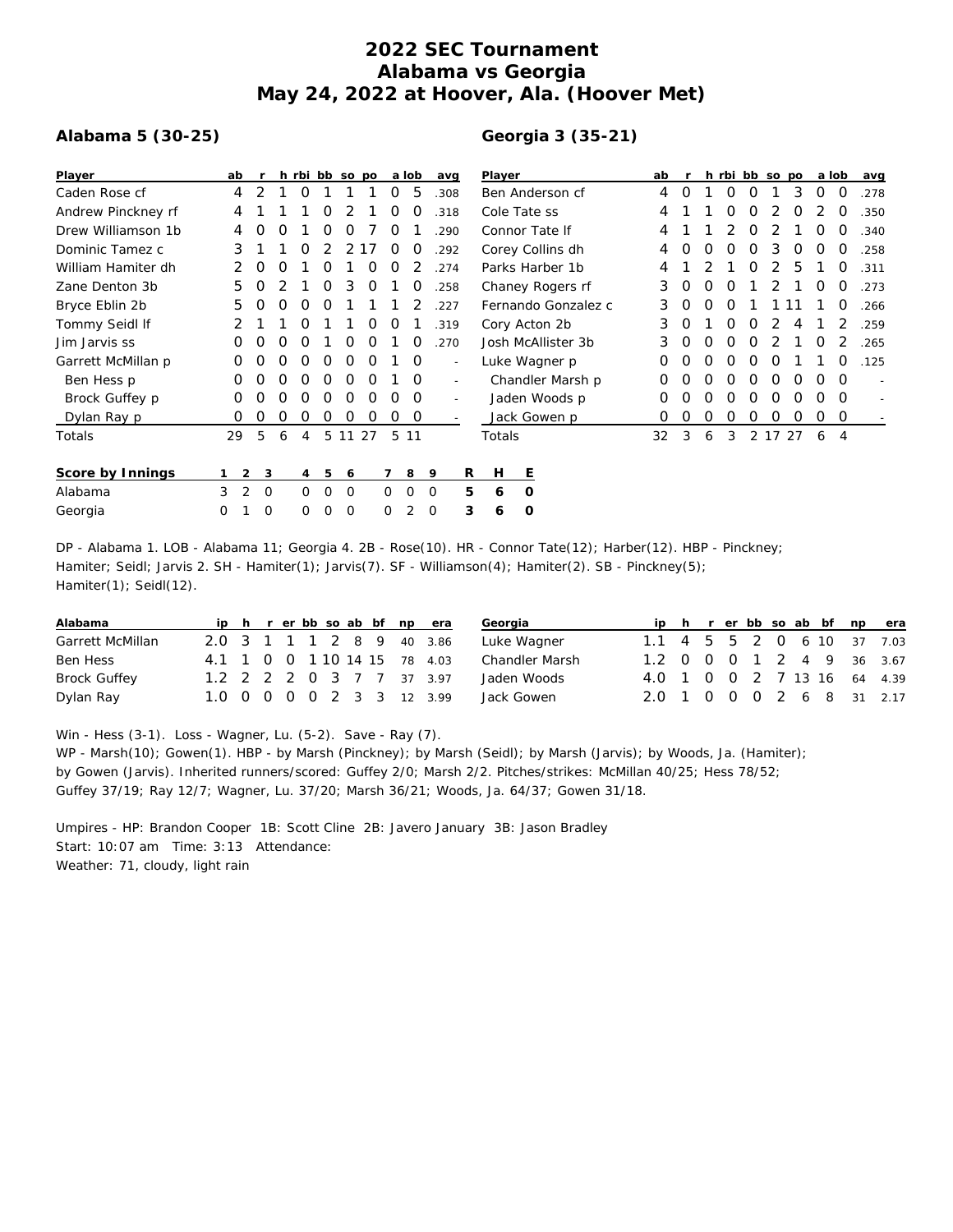#### **2022 SEC Tournament Alabama vs Georgia May 24, 2022 at Hoover, Ala. (Hoover Met)**

| Score by Innings 1 2 3 4 5 6 7 8 9 R H E |  |  |  |  |                         |  |
|------------------------------------------|--|--|--|--|-------------------------|--|
| Alabama                                  |  |  |  |  | 3 2 0 0 0 0 0 0 0 5 6 0 |  |
| Georgia                                  |  |  |  |  | 0 1 0 0 0 0 0 2 0 3 6 0 |  |

Alabama starters: 7/cf Rose; 21/rf Pinckney; 18/1b Williamson; 3/c Denton advanced to third. Rose popped up to 2b (3-1 BBBK). 0 runs, Tamez; 11/dh Hamiter; 44/3b Denton; 13/2b Eblin; 20/lf Seidl; 10/ss 1 hit, 0 errors, 3 LOB. Jarvis; 39/p McMillan;

Georgia starters: 44/cf Be Anderson; 15/ss Cole Tate; 23/lf Connor Georgia 5th - Gonzalez, F. struck out looking (1-2 KBFK). Acton Tate; 6/dh Collins; 8/1b Harber; 20/rf Rogers; 13/c Gonzalez, F.; 9/2b Acton; 28/3b McAllister; 27/p Wagner, Lu.; struck out swinging (2-2 KBSBS). McAllister lined out to 1b (3-2 FKBFBB). 0 runs, 0 hits, 0 errors, 0 LOB.

Alabama 1st - No play. First pitch delayed by 35 minutes (rain). RoseAlabama 6th - Pinckney struck out swinging (3-2 BFBBSS). Williamson doubled to left field (2-1 SBB). Pinckney singled through the right side, RBI (0-0); Rose scored. Pinckney stole second. Williamson outruns, 0 hits, 0 errors, 0 LOB. at first 1b to p (2-0 BB); Pinckney advanced to third. Tamez walked flied out to rf (0-1 K). Tamez struck out looking (2-2 FBFBK). 0

 (3-2 SFBFFFBBB). Hamiter fouled out to 3b, SF, RBI (2-2 BBKF); Georgia 6th - Be Anderson struck out swinging (1-2 KFBS). Cole Tate Tamez advanced to second; Pinckney scored. Denton singled to leftflied out to cf (1-1 FB). Connor Tate struck out swinging (3-2 field, RBI (1-2 KSB); Tamez scored. Eblin flied out to cf (0-0). 3 runs, 3 hits, 0 errors, 1 LOB. KSFBBFFFBS). 0 runs, 0 hits, 0 errors, 0 LOB.

Georgia 1st - Be Anderson singled up the middle (3-2 BFBBKFFF). Conel KKBS). Eblin struck out looking (2-2 BBFKK). Hamiter stole Tate struck out swinging (2-2 BSFFFBS). Connor Tate grounded intosecond. Seidl struck out swinging (3-2 BBSSBS). 0 runs, 0 hits, 0 double play p to 2b to 1b (0-1 F); Be Anderson out on the play. 0 runs, 1 hit, 0 errors, 0 LOB. Alabama 7th - Hamiter hit by pitch (0-0). Denton struck out swinging errors, 1 LOB.

Alabama 2nd - Seidl singled to center field (1-1 BK). Jarvis grounded through the right side (1-2 BFSF). Rogers walked (3-1 BBBKB); out to p, SAC (1-1 KB); Seidl advanced to second. Rose walked (3-0Harber advanced to second. Guffey to p for Hess. Gonzalez, F. BBBB). Marsh to p for Wagner, Lu.. Pinckney hit by pitch (1-1 BK); grounded out to 1b unassisted (3-1 BBBK); Rogers advanced to Rose advanced to second; Seidl advanced to third. Pinckney advanced bit Harber advanced to third. Acton struck out looking (3-2 to second; Rose advanced to third; Seidl scored on a wild pitch. Williamson flied out to cf, SF, RBI (1-2 KBS); Rose scored. Tamez walked (3-2 BKBBKB). Hamiter popped up to 2b (1-0 B). 2 runs, 1 Alabama 8th - Gowen to p for Woods, Ja.. Jarvis hit by pitch (3-0 hit, 0 errors, 2 LOB. Georgia 7th - Collins struck out swinging (1-2 SKBS). Harber singled KBBKBK). 0 runs, 1 hit, 0 errors, 2 LOB. BBB). Rose popped up to 2b (2-2 BKFB). Pinckney struck out swinging

Georgia 2nd - Collins grounded out to 1b unassisted (1-1 KB). Harberhits, 0 errors, 1 LOB. homered to right field, RBI (2-2 KSBB). Rogers grounded out to 3b (2-1 BBF). Gonzalez, F. walked (3-1 BBBKB). Acton singled to right Georgia 8th - McAllister struck out looking (3-2 SBFBBFK). Be field (0-0); Gonzalez, F. advanced to second. McAllister struck out Anderson grounded out to ss (3-2 BBBKF). Cole Tate singled to third (0-2 FKS). Williamson grounded out to 2b (3-1 BBBK). 0 runs, 0

Alabama 3rd - Denton struck out looking (0-2 KSK). Eblin grounded owtuns, 2 hits, 0 errors, 0 LOB. to ss (1-1 BK). Seidl hit by pitch (1-2 KBK). Previous play was hit by pitch (2-2 KFBBFF). Rose struck out looking (1-2 KKBK). 0 runs, 0 hits, 0 errors, 2 LOB.

swinging (1-2 BFSS). 1 run, 2 hits, 0 errors, 2 LOB.

 challenged by Georgia. Call confirmed. Seidl stole second. Jarvis Alabama 9th - Tamez singled to center field (2-1 BFB). Hamiter out at first c to 2b, SAC (0-0); Tamez advanced to second. Tamez advanced to third on a wild pitch. Denton struck out swinging (2-2 KSFBBFS).

 base (2-2 BBFF). Connor Tate homered to center field, 2 RBI (1-0 B); Cole Tate scored. Collins struck out looking (3-2 SBBFBK). 2

Georgia 3rd - Rain delay beginning at 11:15 a.m. Hess to p for McMillan. Play resumed at 1:21 pm, delay of 2 hours, 6 minutes. Be Georgia 9th - Ray to p for Guffey. Harber struck out swinging (2-2 Anderson grounded out to p (1-2 KSB). Cole Tate struck out looking BBFFS). Rogers struck out looking (3-2 BBBKFK). Gonzalez, F. flied (3-2 KBBKFFBFK). Connor Tate struck out swinging (1-2 FFBS). 0 out to rf (0-0). 0 runs, 0 hits, 0 errors, 0 LOB. runs, 0 hits, 0 errors, 0 LOB. Eblin grounded out to ss (0-1 K). 0 runs, 1 hit, 0 errors, 1 LOB.

Alabama 4th - Woods, Ja. to p for Marsh. Pinckney flied out to lf (2-0 BB). Williamson flied out to cf (3-2 KBKBB). Tamez struck out swinging (1-2 BFKFS). 0 runs, 0 hits, 0 errors, 0 LOB.

Georgia 4th - Collins struck out swinging (1-2 BSFS). Harber struck out looking (1-2 SBFK). Rogers struck out looking (2-2 BSBFFK). 0 runs, 0 hits, 0 errors, 0 LOB.

Alabama 5th - Hamiter struck out swinging (2-2 BFSFBS). Denton singled through the left side (0-1 K). Eblin grounded out to 1b unassisted (0-0); Denton advanced to second. Seidl intentionally walked. Jarvis walked (3-2 KBKBBFB); Seidl advanced to second;